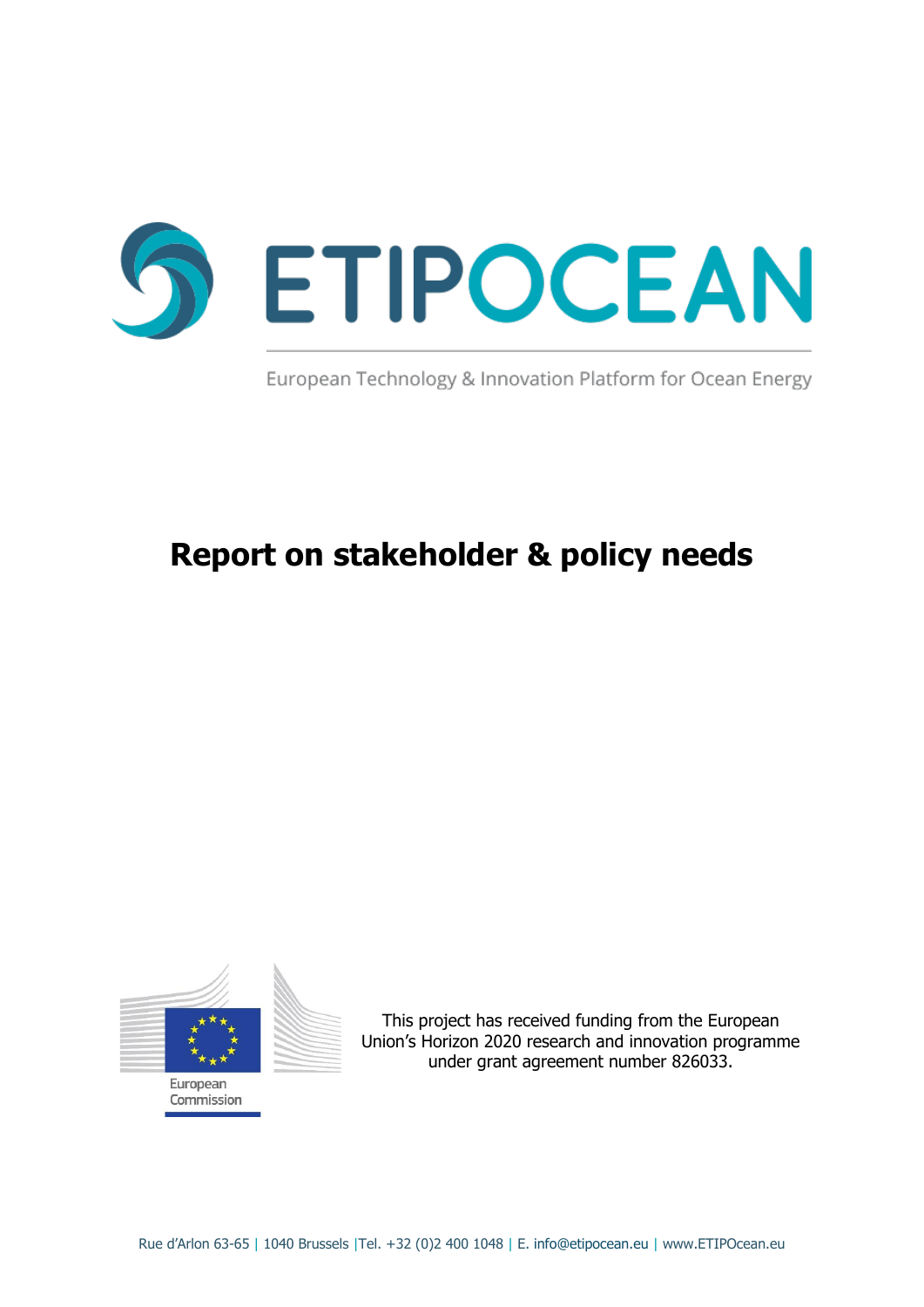| <b>Document Details</b>       |                                                            |  |  |
|-------------------------------|------------------------------------------------------------|--|--|
| <b>Grant Agreement Number</b> | 826033                                                     |  |  |
| <b>Project Acronym</b>        | ETIP Ocean 2                                               |  |  |
| <b>Work Package</b>           | 3                                                          |  |  |
| Task(s)                       | 3.1                                                        |  |  |
| <b>Deliverable</b>            | 3.1                                                        |  |  |
| <b>Title</b>                  | Report on stakeholder & policy needs                       |  |  |
| <b>Authors</b>                | Lotta Pirttimaa, Donagh Cagney                             |  |  |
| <b>File name</b>              | D3.1 Stakeholder & policy needs                            |  |  |
| <b>Delivery date</b>          | 24/09/2019                                                 |  |  |
| <b>Dissemination level</b>    | Public                                                     |  |  |
| <b>Keywords</b>               | Ocean energy, stakeholder, local impact, policy, financing |  |  |

|                    | <b>Document Approval Record</b> |             |  |
|--------------------|---------------------------------|-------------|--|
|                    | <b>Name</b>                     | <b>Date</b> |  |
| <b>Prepared by</b> | Ocean Energy Europe             | 06/09/2019  |  |
| <b>Checked by</b>  | Tecnalia, UEDIN, WavEC          | 20/09/2019  |  |
| <b>Approved by</b> | European Commission             | 19/12/2019  |  |

#### **Disclaimer**

The content of this publication reflects the views of the Authors and not necessarily those of the European Union. No warranty of any kind is made in regards to this material.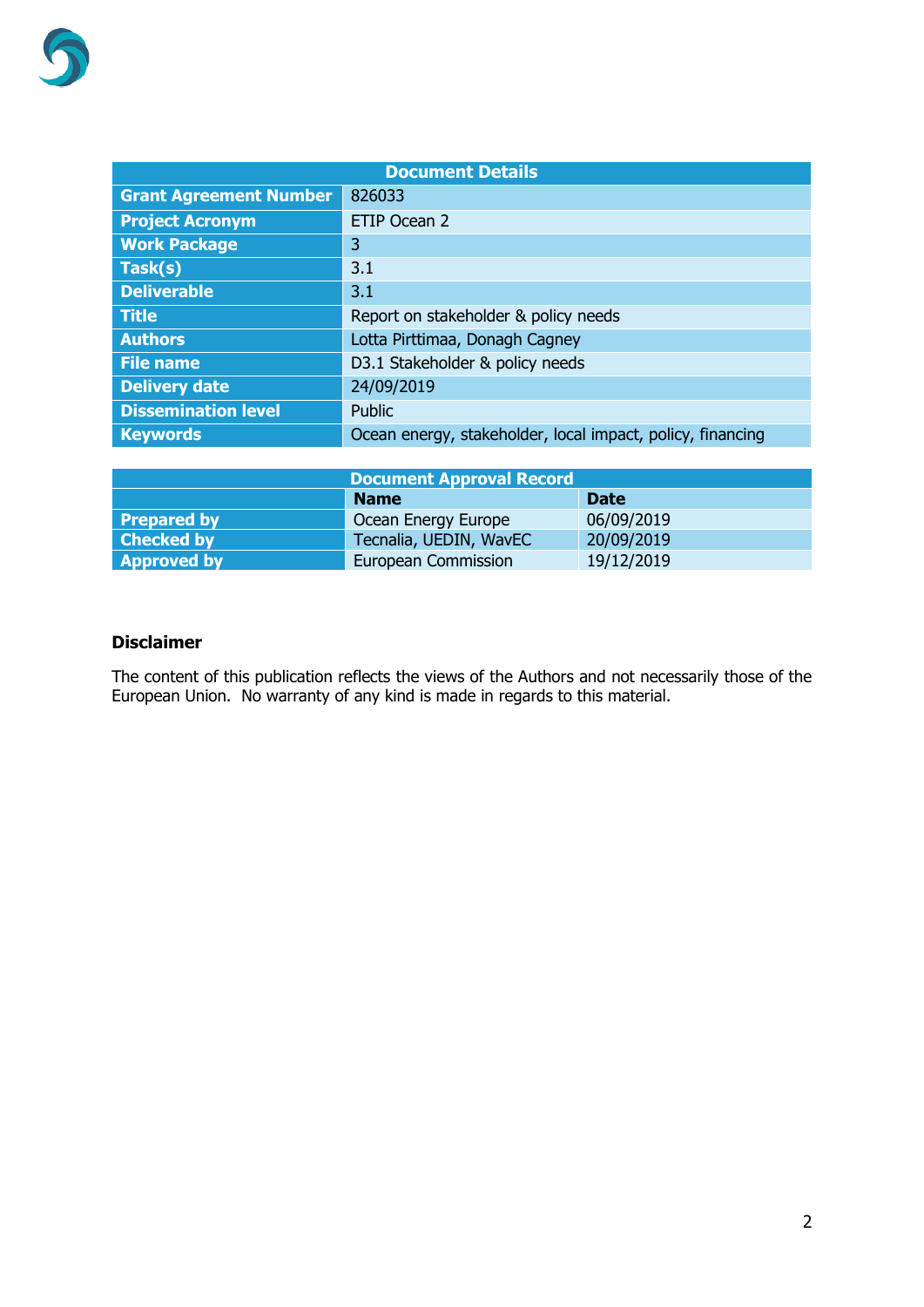

## Contents

| 1. |                  |  |  |
|----|------------------|--|--|
| 2. |                  |  |  |
|    |                  |  |  |
|    | 2.1.1            |  |  |
|    | 2.1.2            |  |  |
|    | 2.2 <sub>2</sub> |  |  |
|    | 2.2.1            |  |  |
|    | 2.2.2            |  |  |
|    | 2.2.3            |  |  |
| 3. |                  |  |  |
| 4. |                  |  |  |
|    |                  |  |  |
|    |                  |  |  |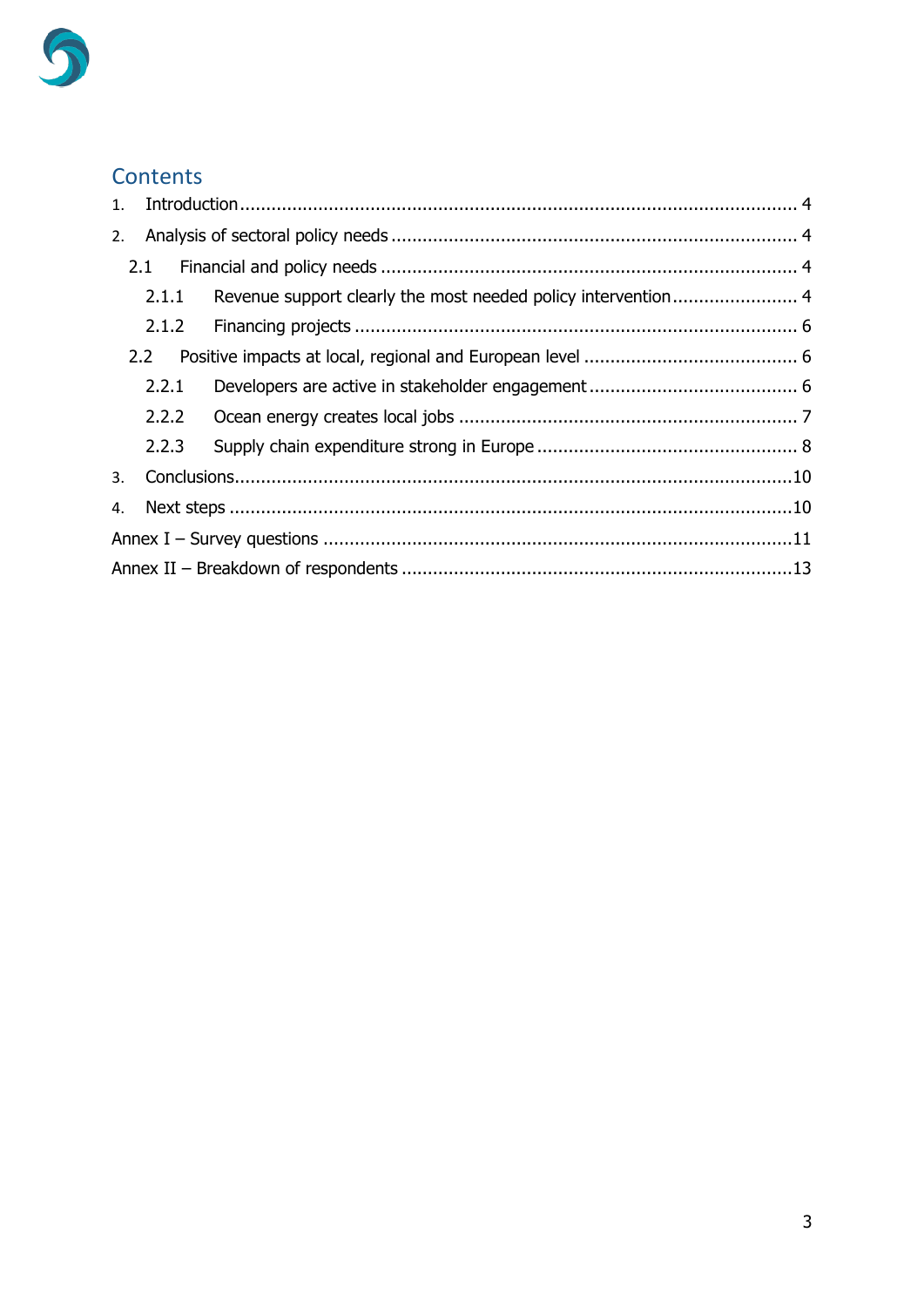

## <span id="page-3-0"></span>**1. Introduction**

ETIP Ocean is a recognised advisory body to the European Commission, part of the EU's main Research and Innovation policy the Strategic Energy Technology Plan<sup>1</sup>. It aims at defining research and innovation priorities for the ocean energy sector and promoting solutions to the industry and European and national policy makers.

The primary objective of Work Package 3 is to quantify and explore the future value of the ocean energy sector to Europe in terms of Gross Value Added (GVA) and the socioeconomic benefit. This work package will build upon the analysis completed for the ETIP Ocean 2017- 2018 project, in which key finance challenges were identified. ETIP Ocean 2 project will expand the scope beyond finance challenges, addressing wider economics and social impacts separated into two levels – macro and micro-economics.

This report identifies the key stakeholder and policy needs that will inform the GVA and Socioeconomic studies. It will also feed into the policy coordination work of ETIP Ocean.

## <span id="page-3-1"></span>**2. Analysis of sectoral policy needs**

The key stakeholder and policy needs were identified through consultation of the ETIP Ocean platform, a survey that the platform was invited to complete. The survey (see Annex I) was prepared by the project partners and focused on sector's finance needs and wider economic and social impacts of ocean energy deployment.

The survey was created on the online Feedier feedback tool<sup>2</sup> and the link to the survey was sent to all project and technology developers, power producers and test centres in the ETIP Ocean mailing list. In total, 28 responses from 21 different organisations were completed (see [Annex II\)](#page-12-0). Responses from the same organisation were combined in order to remove duplication. The responses consist of a balanced representation of the European ocean energy sector, with one respondent from North America. The results were analysed by the task leader and are explained in the following sections.

### <span id="page-3-2"></span>**2.1 Financial and policy needs**

### <span id="page-3-3"></span>**2.1.1 Revenue support clearly the most needed policy intervention**

The results show that the requirement for revenue support remains as crucial as ever<sup>3</sup>; respondents scored a **stable revenue support framework for ocean energy** as the most important factor in reducing their Levelised Cost of Energy (LCOE) in the long term [\(Chart](#page-4-0) 1). Ocean energy projects are at demonstration and pre-commercial stages, where both costs and risks are high due to the first-of-a-kind nature of the technologies. Projects in these stages are also expected to have some private funding, but the wholesale electricity prices are not enough to repay debt or to service equity. Earmarked revenue support for ocean energy will unlock ocean energy projects and will send a signal that there is a market to investors, utilities and original equipment manufacturers (OEMs). It could be provided within existing national support frameworks for renewable energy.

<sup>&</sup>lt;sup>1</sup> Available at: [https://setis.ec.europa.eu/system/files/set\\_plan\\_ocean\\_implementation\\_plan.pdf](https://setis.ec.europa.eu/system/files/set_plan_ocean_implementation_plan.pdf)

<sup>&</sup>lt;sup>2</sup> Available at: https://feedier.com/

<sup>&</sup>lt;sup>3</sup> ETIP Ocean (2019), *['Powering Homes Today, Powering Nations Tomorrow'](https://www.etipocean.eu/assets/Uploads/ETIP-Ocean-Integrated-Strategy-2019-LR2.pdf)*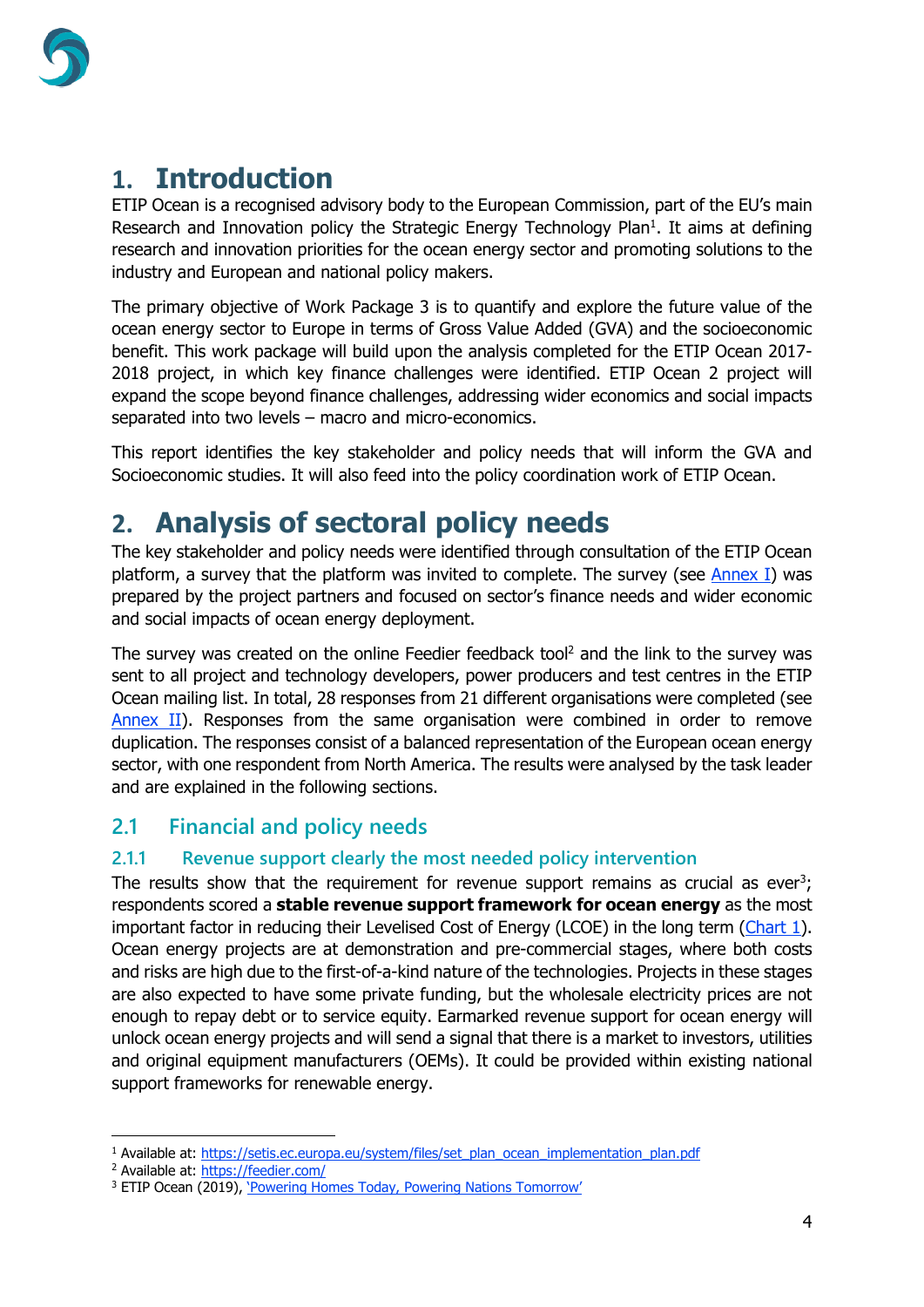

**Clear and ambitious national targets for ocean energy deployment** were also ranked 'very important', followed by a **stable policy and regulation framework for ocean energy**. This confirms that clear signals on future markets are necessary to attract necessary investment for emerging technologies such as ocean energy.

The respondents also scored **continued support for research and development** (R&D) relatively highly. Learnings from the R&D stage are very important, because they reduce risks in the next stages. However, private investors are often reluctant to support R&D activities, because the risks are high and return times are long. Therefore, grants of up to 100% funding will drive forward innovation in some circumstances.

The least important factors according to the results are **publicly provided financial advice** and **support for skills and training**. These measures are perhaps seen less significant as they are not currently major 'bottlenecks' to the sector's development at present.



<span id="page-4-0"></span>*Chart 1: Importance of policy instruments in reducing LCOE according to the survey results.*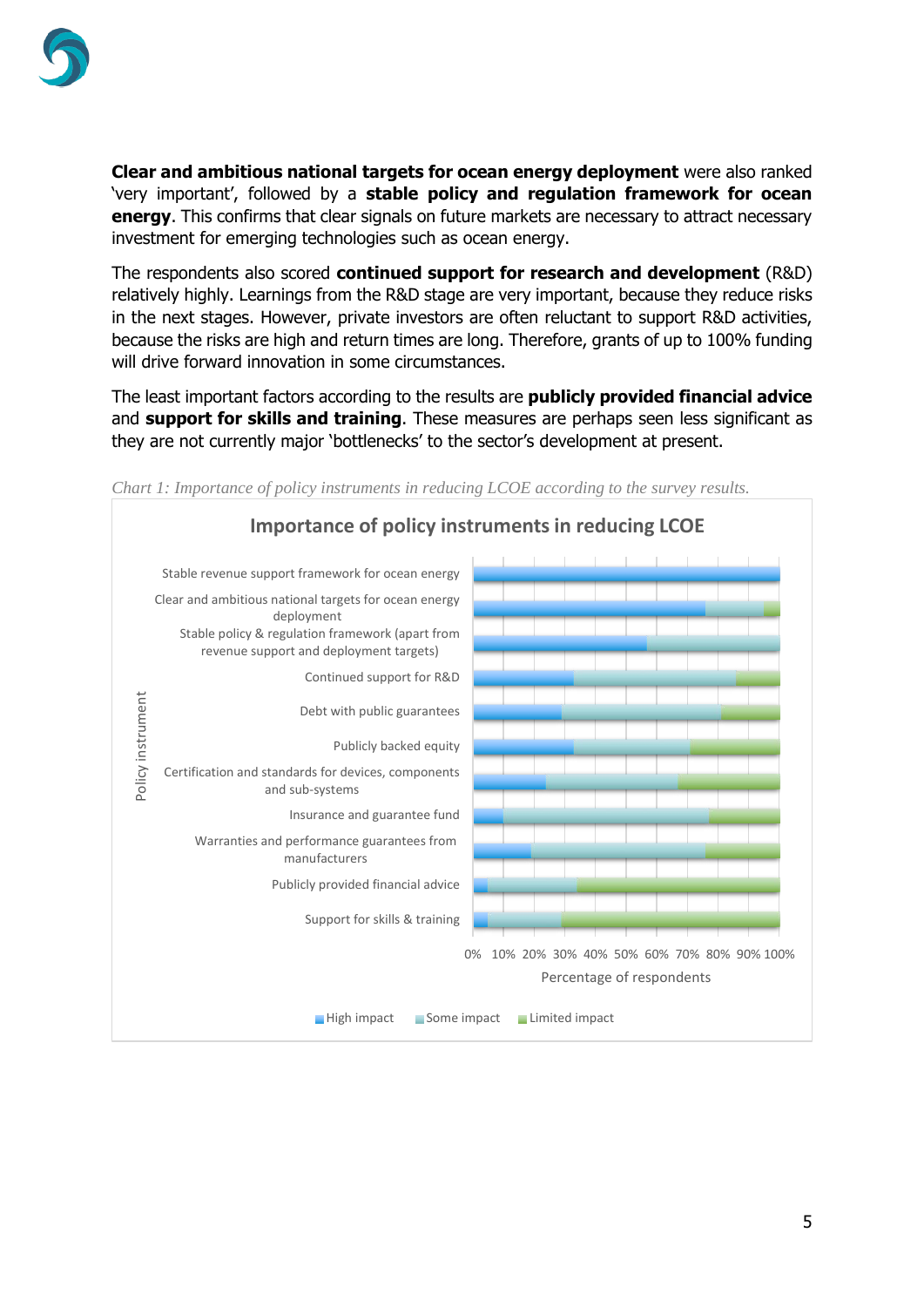

### <span id="page-5-0"></span>**2.1.2 Financing projects**

According to the results, just under half of respondents have sought commercial debt for their ocean energy project in the last two years. Of these, 38%<sup>4</sup> were not successful. The main reasons for rejection were **lack of revenue support, uncertainty over the future of the market** and **the state of the technology**. This reconfirms that importance of the policy priorities identified in the previous section (see  $2.1.1$ ), as these would help the sector access debt. These will also unlock demonstration projects, which will generate operational data and reassure investors on the state of the technology.

The primary sources of equity among the respondents are **public authorities and agencies** and **institutional investors**, with 67% and 38% of the respondents, respectively [\(Chart](#page-5-3) 2). It was often coupled with another source – almost half of all respondents had more than one source of equity. This reflects the fact that many ocean energy technologies have reached the pre-commercial phase, where projects require higher investments than for prototypes and therefore many sources are needed to cover the costs.



<span id="page-5-3"></span>*Chart 2: Sources of equity.*

### <span id="page-5-1"></span>**2.2 Positive impacts at local, regional and European level**

### <span id="page-5-2"></span>**2.2.1 Developers are active in stakeholder engagement**

Engaging with the local community in any type of development highly strengthens public acceptance of the project. This is even more important to a new sector such as ocean energy, because it needs to increase awareness and understanding among local stakeholders.

76%<sup>5</sup> of the respondents had engaged with the local community when developing an ocean energy project. The most common means of engagement were **meetings with officials**,

<sup>4</sup> Some of the successful 62% were large companies or had bonds issued by private funding or credit notes.

 $5$  Of the remaining 24%, not all had a project in the water.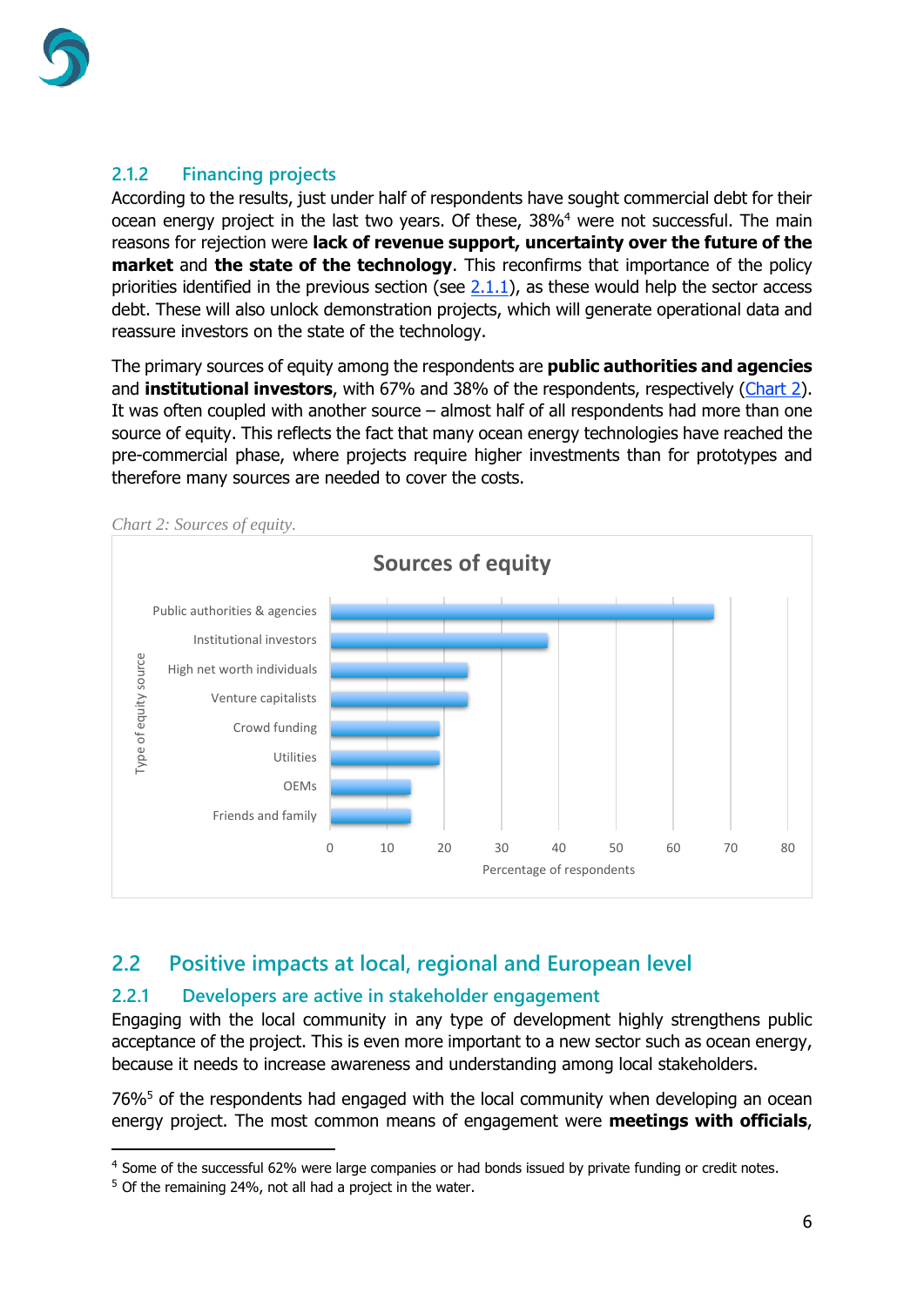

**written stakeholder consultations, info sessions** and **school visits** [\(Chart 3\)](#page-6-1). 71% of those who had engaged with the local community employed more than one approach. This indicates that ocean energy developers appreciate the value of local community engagement. These consultations provide deeper insights into the local area, businesses and citizens, which could be beneficial during the project.

<span id="page-6-1"></span>



#### <span id="page-6-0"></span>**2.2.2 Ocean energy creates local jobs**

Acceptance of new technology projects is stronger when the local community benefits directly. The results show that the benefits of ocean energy benefits are concentrated around the locality. All respondents **mentioned job creation** as a benefit brought within 150 km of the deployment site [\(Chart 4\)](#page-7-1). **New business opportunities** were mentioned by 80% and **professional training** by more than half of the respondents, and **energy supply to remote communities** and **complementarity with other uses** by 50% and 38% of the respondents, respectively.

These results demonstrate the range of different ways in which ocean energy can revitalise coastal communities. It is important to communicate the positive local impacts from existing projects more widely so that local communities are more aware of the benefits that are available.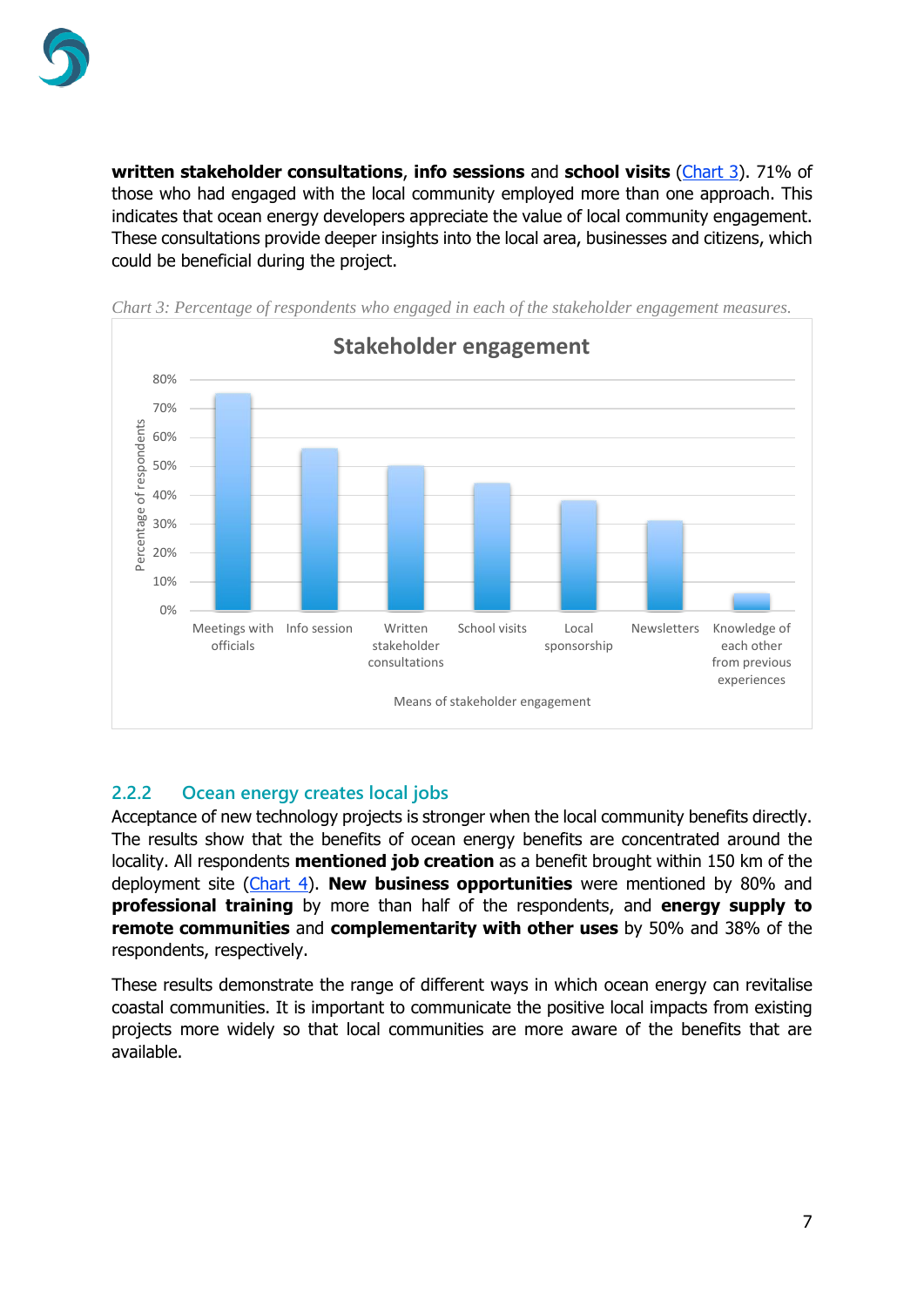

<span id="page-7-1"></span>

*Chart 4: Local benefits brought by ocean energy project within 150 km from the deployment site.*

### <span id="page-7-0"></span>**2.2.3 Supply chain expenditure strong in Europe**

As seen in the previous section, ocean energy projects often create jobs and business opportunities in the local communities. According to the results, the supply chain expenditure is strongly focalised at a national and European level.

On average 42% of supply chain expenditure is focused within 150 km of the deployment site, with up to 100% of spend staying local in some cases [\(Chart 5\)](#page-8-0). Given the nature of ocean energy deployment sites (limited economic activity & low population density) this is an excellent result and will have a big impact on local communities.

Even greater numbers were found at the country level: on average 63% of supply chain expenditure occurred in the country of deployment. Nearly one fourth of the respondents indicated national supply chain expenditure of more than 80% [\(Chart 6\)](#page-8-1).

When looking at European companies, the average supply chain expenditure occurring in Europe was 87%. The majority of respondents incurred more than 80% of their supply chain expenditure in Europe [\(Chart 7\)](#page-8-2).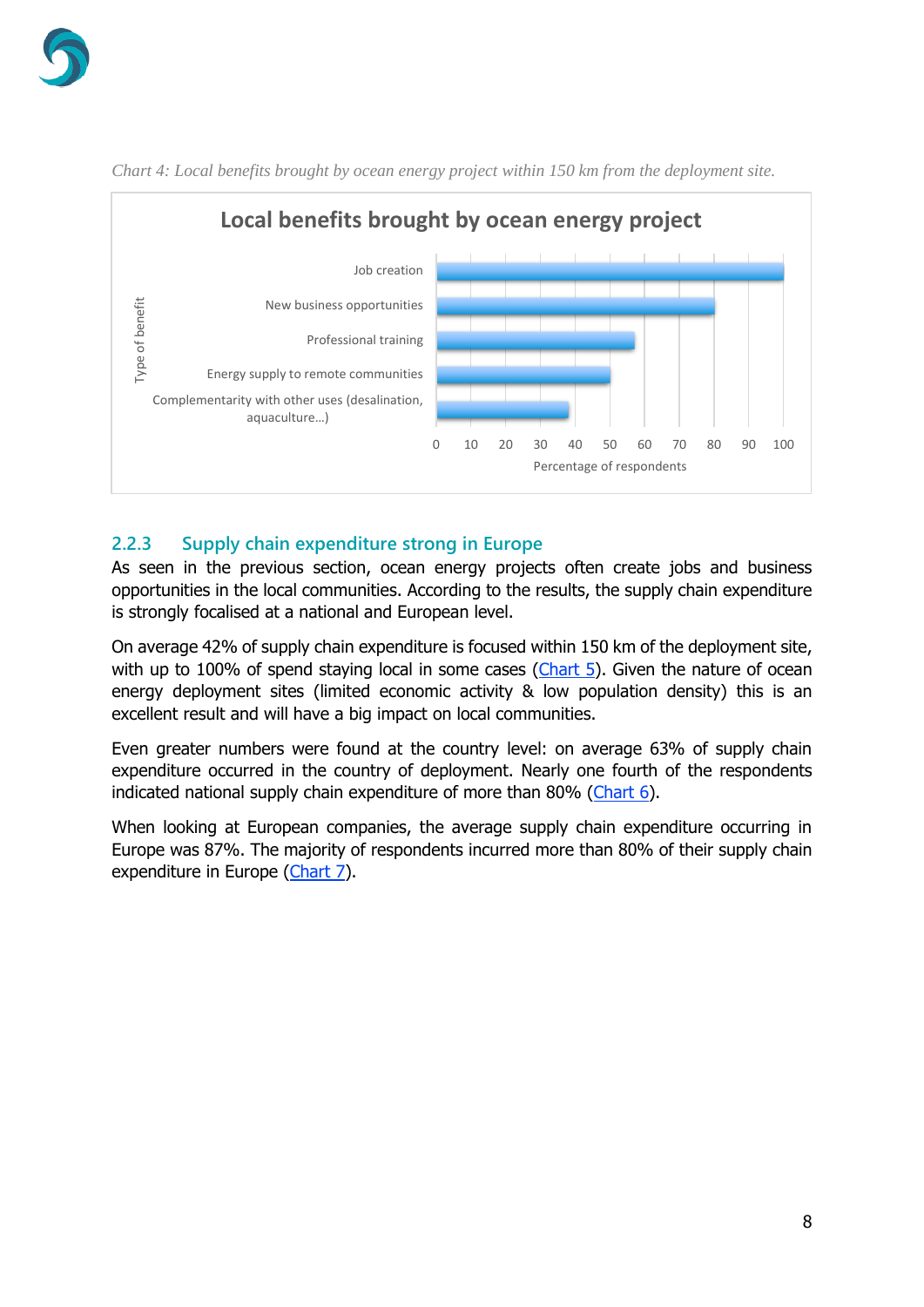



<span id="page-8-0"></span>*Chart 5: Supply chain expenditure within 150 km from the deployment site.*

<span id="page-8-1"></span>



<span id="page-8-2"></span>

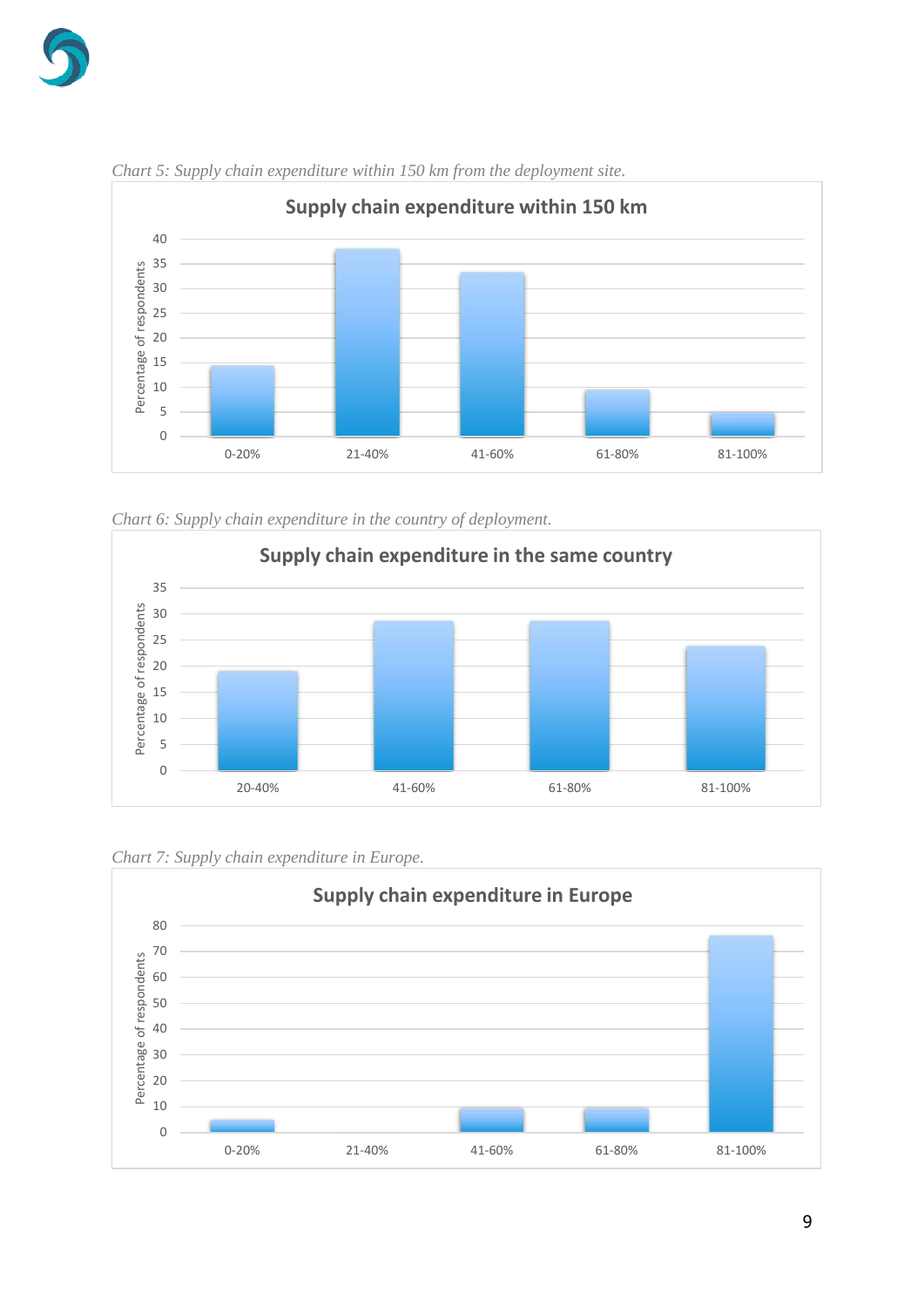

These results reinforce the previous section's finding that ocean energy has a highly positive impact on the local economy. Using the local supply chain means economic activity for coastal regions, as ocean energy uses the same infrastructure and supply chains that are used for shipbuilding, fishing, and oil and gas. Furthermore, the results show that Europe still has its 'first-mover advantage' in the global ocean energy sector; European supply chain provides most of the services required by the European companies. This confirms that Europe has a lot of expertise in the sector and potential to export to global markets.

## <span id="page-9-0"></span>**3. Conclusions**

Ocean energy has many positive impacts at local, regional and European level. It creates jobs and new business opportunities by using local supply chain. It is also an important market opportunity for Europe, and the European companies have great potential to export globally.

Challenges to finance projects remain, as demonstration and pre-commercial projects have more technological uncertainties and higher investment needs. To support and advance ocean energy development, the sector has identified the following priorities:

- A stable revenue support framework earmarked for ocean energy;
- Clear and ambitious national targets for ocean energy deployment;
- Continued support for research and development.

These measures will boost the development of ocean energy and bring it faster to industrialisation.

## <span id="page-9-1"></span>**4. Next steps**

The next step within Work Package 3 is to produce the GVA study, which looks more closely at the impact of the ocean energy sector on the European economy. The GVA study will explore the potential benefits available to the European supply chain, following focused largescale investment in the ocean energy sector.

Building on the GVA study, the Socioeconomic study will produce key quantitative results in terms of gains, impact on the value chain, impact on occupational distribution and impact on educational requirements. It will also include a qualitative discussion of the social impacts that cannot be expressed in monetary term, such as preservation of local communities, sense of ownership, and community participation in decision making.

The results of this report regarding the supply chain and local impacts of ocean energy will inform the GVA and Socioeconomic studies.

As a means of supporting the policy coordination work of ETIP Ocean, an infographic based on this report will be published to clearly articulate the sector needs with relevant stakeholders.

Throughout the project, a series of free-to-attend stakeholder engagement webinars will be organised. The webinars will continue knowledge sharing about financing of research and innovation projects in the ocean energy sector. They will also invite ocean energy companies to share experiences on how they could streamline their business development processes.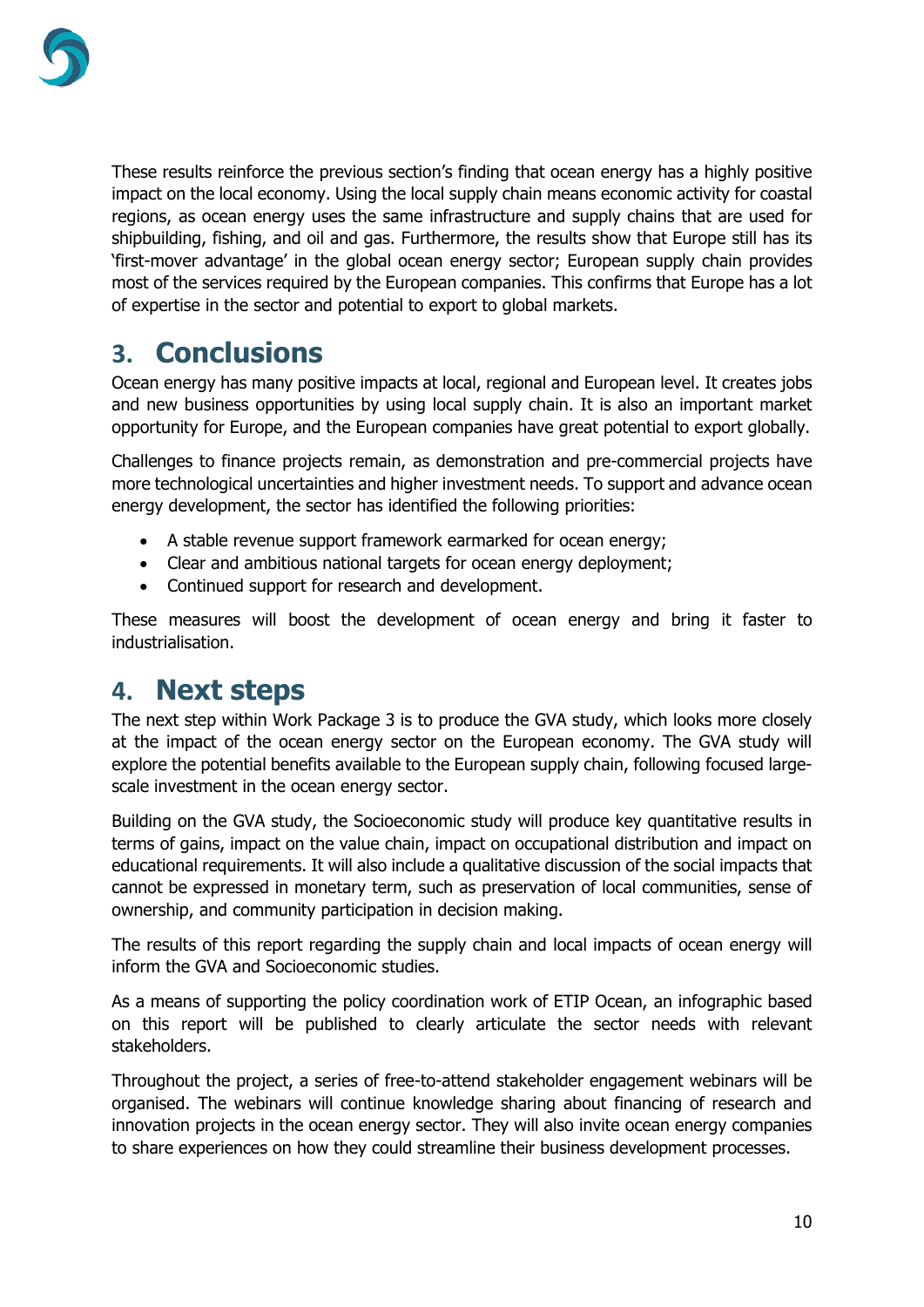

## <span id="page-10-0"></span>**Annex I – Survey questions**

1. What would have the biggest impact to reduce your LCOE in the long term?  $(1 =$ highest impact)

- warranties and performance guarantees from manufacturers
- stable revenue support framework for ocean energy
- publicly backed equity
- debt with public guarantees
- insurance and guarantee fund
- stable policy & regulation framework (apart from revenue support and deployment targets)
- certification and standards for devices, components and sub-systems
- continued support for R&D
- clear and ambitious national targets for ocean energy deployment
- publicly provided financial advice
- support for skills & training
- other:

2. Have you engaged with the local community for any ocean energy projects that are already in the water? Y/N

- 3. If yes, please indicate how:
	- written stakeholder consultations
	- meetings with officials
	- info session
	- school visits
	- newsletters
	- local sponsorship
	- other:

4. What benefits will your project bring locally (within 150 km from your latest project deployment site)?

- job creation
- energy supply to remote communities
- complementarity with other uses (desalination, aquaculture…)
- new business opportunities
- professional training

5. Have you sought commercial debt for your ocean energy project for the last 2 years? Y/N

- 6. If yes, were you successful? Y/N
- 7. If you were not successful, what were the reasons given?
	- State of the technology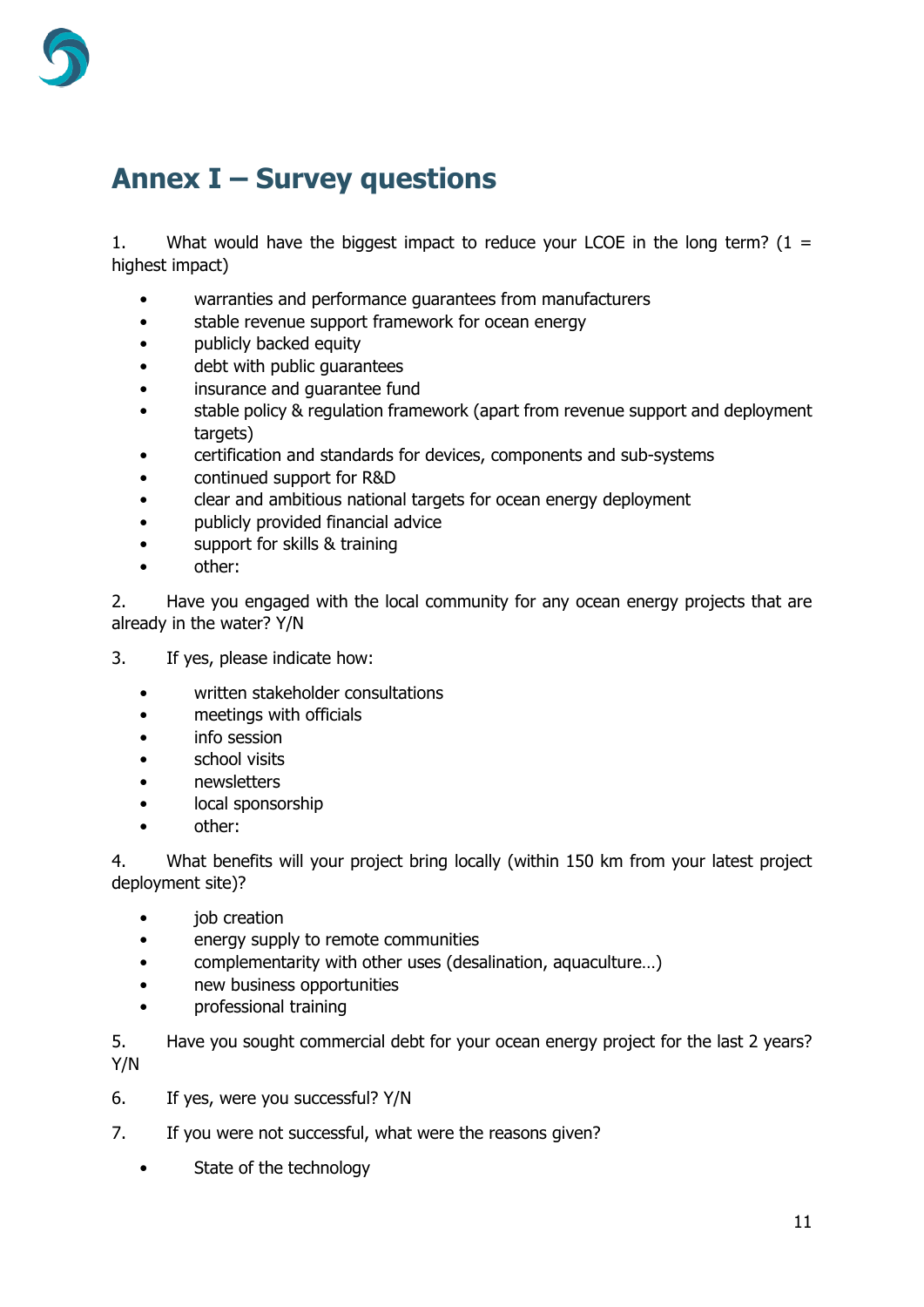

- No revenue support
- Uncertainty over the future of the market
- Other:
- 8. What are the primary sources of equity for your company?
	- Friends and family
	- Institutional investors
	- Venture capitalists
	- Public authorities & agencies
	- OEMs
	- Utilities
	- Crowd funding
	- High net worth individuals
	- Other:

9. Please provide an estimate of the percentage of the supply chain expenditure that occurred/will occur in the country in which your latest project is located.

10. Please provide an estimate of the percentage of the supply chain expenditure that occurred/will occur within 150 km from your latest project deployment site.

11. Please provide an estimate of the percentage of the supply chain expenditure of your latest project that occurred/will occur in Europe.